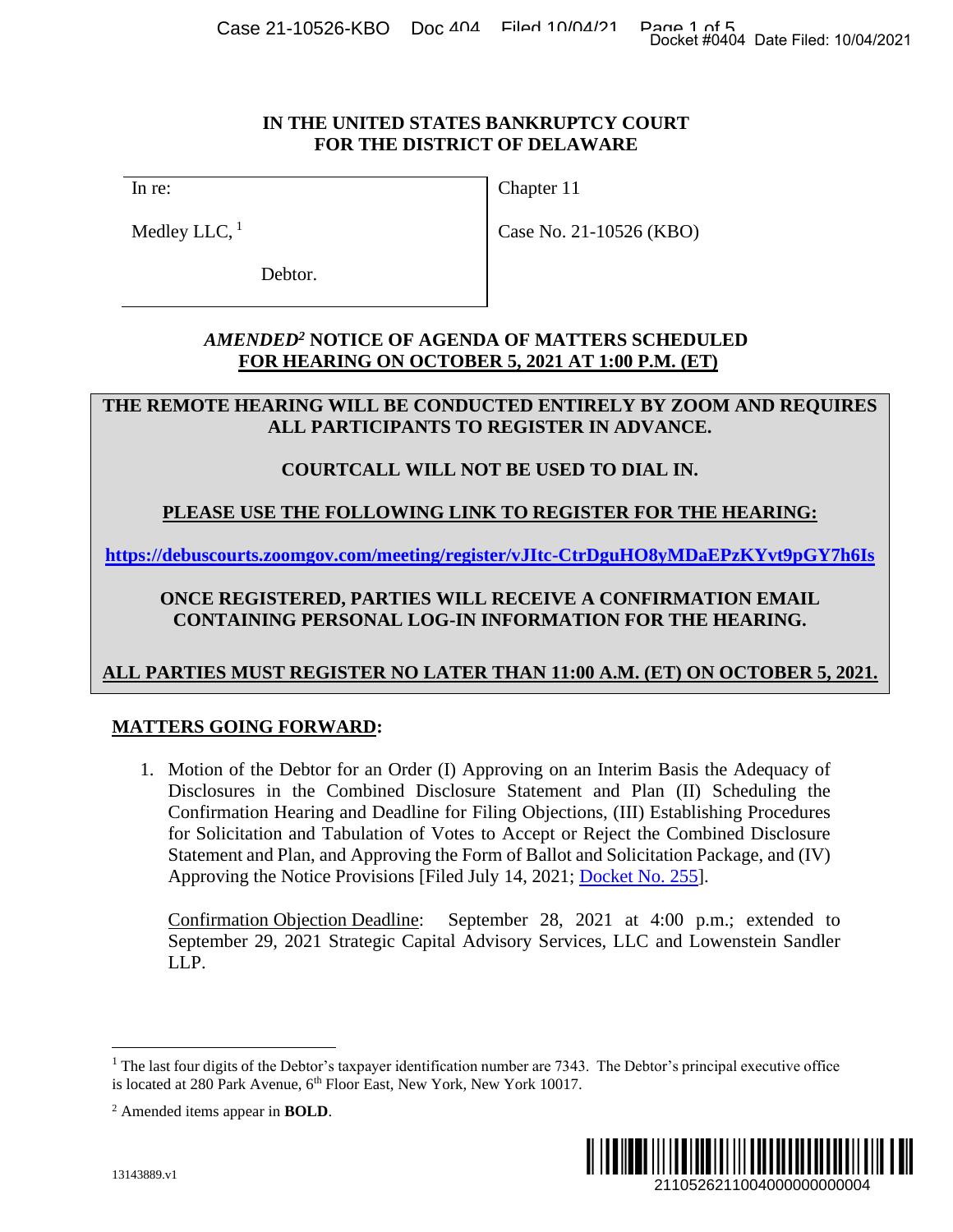Voting Deadline: September 24, 2021 at 4:00 p.m.; extended to September 29, 2021 for Strategic Capital Advisory Services, LLC.

#### Responses/Objections Received:

- A. United States Trustee's Objection to Confirmation of the Third Amended Combined Disclosure Statement and Chapter 11 Plan of Medley LLC [Filed September 28, 2021; [Docket No. 381\]](https://ecf.deb.uscourts.gov/doc1/042020050358).
- B. [SEALED] Objection to Confirmation of Plan of the US Securities and Exchange Commission [Filed September 28, 2021; Docket No. 382].
- C. [SEALED] Declaration in Support of Objection of the US Securities and Exchange Commission to Confirmation [Filed September 28, 2021; Docket No. 384].
- **D. Notice of Filing of Proposed Redacted Objection of the SEC to Final Approval of the Disclosure Statement and Confirmation of the Chapter 11 Plan [Filed October 1, 2021; [Docket No. 388\]](https://ecf.deb.uscourts.gov/doc1/042020058292).**
- **E. Notice of Filing of Proposed Redacted Declaration in Support of Objection of the US Securities and Exchange Commission to Final Approval of Disclosure Statement and Confirmation of Plan [Filed October 1, 2021; [Docket No. 389\]](https://ecf.deb.uscourts.gov/doc1/042020058368).**
- **F. Limited Reply of U.S. Bank National Association as Indenture Trustee to United States Trustee's Objection to Payment of Notes Trustee Fees in the Third Amended Combined Disclosure Statement and Plan of Medley LLC [Filed October 1, 2021; [Docket No. 396\]](https://ecf.deb.uscourts.gov/doc1/042020058800).**

Related Documents:

- A. Third Amended Combined Disclosure Statement and Chapter 11 Plan of Medley LLC [Filed August 13, 2021; [Docket No. 324\]](https://ecf.deb.uscourts.gov/doc1/042019961108).
- B. Notice of Filing of Blackline of Third Amended Combined Disclosure Statement and Chapter 11 Plan of Medley LLC [Filed August 13, 2021; [Docket No. 325\]](https://ecf.deb.uscourts.gov/doc1/042019961167).
- C. Order Granting the Motion of the Debtor for an Order (I) Approving on an Interim Basis the Adequacy of Disclosures in the Combined Plan and Disclosure Statement, (II) Scheduling the Confirmation Hearing and Deadline for Filing Objections, (III) Establishing Procedures for Solicitation and Tabulation of Votes to Accept or Reject the Third Amended Combined Plan and Disclosure Statement, and Approving the Form of Ballot and Solicitation Package, and (IV) Approving the Notice Provisions [Filed August 16, 2021; [Docket No. 328\]](https://ecf.deb.uscourts.gov/doc1/042019962758).
- D. Notice of (I) Interim Approval of Disclosure Statement, (II) Establishment of Voting Record Date, (III) Procedures and Deadline for Voting on Plan, and (IV)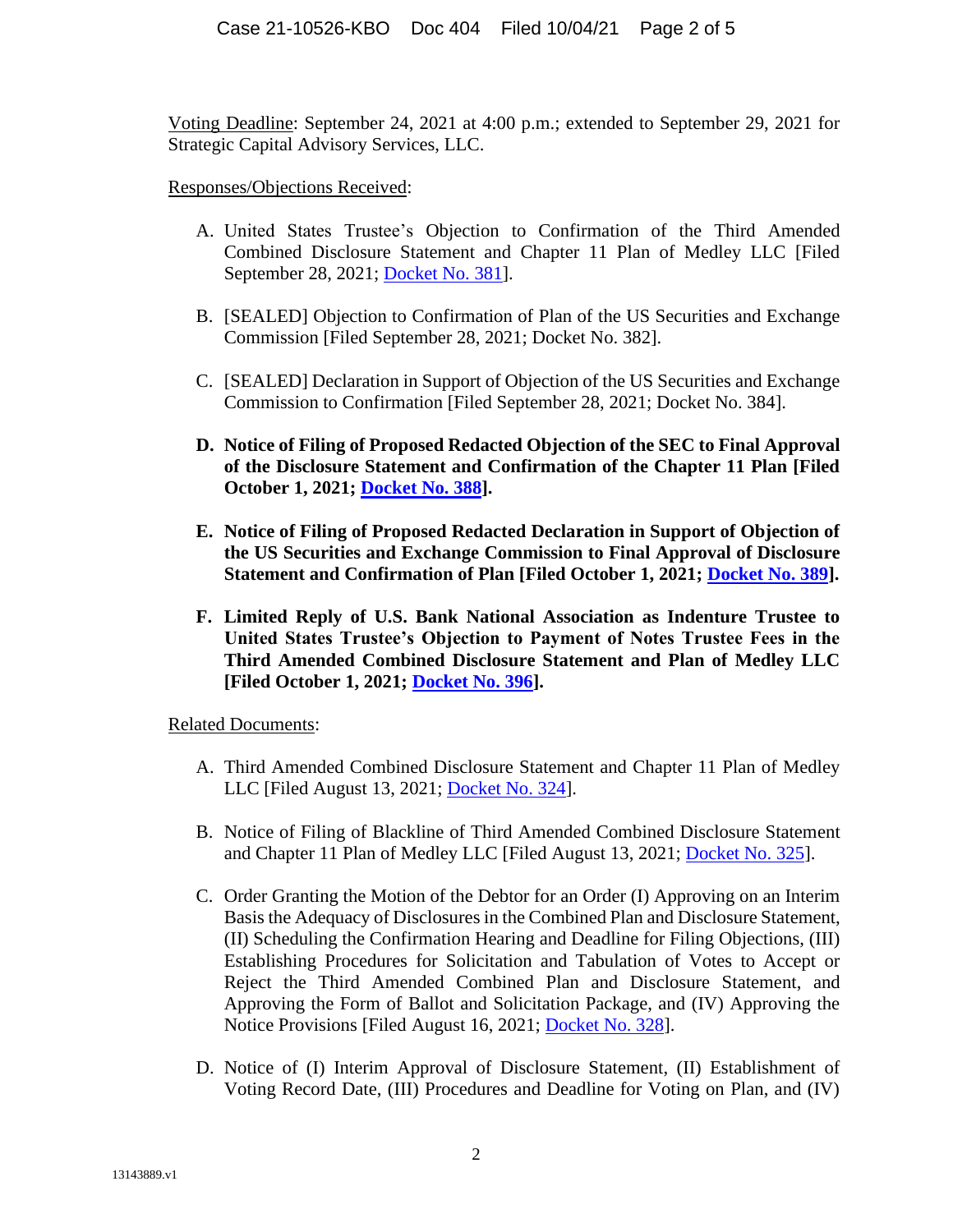Hearing on Final Approval of Disclosure Statement and Confirmation of Plan and Related Procedures for Objections [Filed September 9, 2021; [Docket No. 351\]](https://ecf.deb.uscourts.gov/doc1/042020015331).

- E. Plan Supplement to the Third Amended Combined Disclosure Statement and Chapter 11 Plan of Medley LLC [Filed September 17, 2021; [Docket No. 371\]](https://ecf.deb.uscourts.gov/doc1/042020028704).
- F. Notice of Filing of Plan Supplement [Filed September 20, 2021; [Docket No. 376\]](https://ecf.deb.uscourts.gov/doc1/042020033149).
- G. Notice of Appointment of Oversight Committee Members [Filed September 28, 2021; [Docket No. 383\]](https://ecf.deb.uscourts.gov/doc1/042020050469).
- H. Declaration of James Lee Regarding the Solicitation of Votes and Tabulation of Ballots Cast on the Third Amended Combined Disclosure Statement of the Chapter 11 Plan of Medley LLC [Filed September 28, 2021; [Docket No. 385\]](https://ecf.deb.uscourts.gov/doc1/042020050615).
- **I. Amended Declaration of James Lee Regarding the Solicitation of Votes and Tabulation of Ballots Cast on the Third Amended Combined Disclosure Statement of the Chapter 11 Plan of Medley LLC [Filed October 1, 2021; [Docket No. 387\]](https://ecf.deb.uscourts.gov/doc1/042020058188).**
- **J. Declaration of Michelle Dreyer in Support of Confirmation of the Third Amended Combined Disclosure Statement and Plan of Medley LLC [Filed October 1, 2021; [Docket No. 390\]](https://ecf.deb.uscourts.gov/doc1/042020058465).**
- **K. Declaration of Adam M. Rosen in Support of Confirmation of the Third Amended Combined Disclosure Statement and Plan of Medley LLC [Filed October 1, 2021; [Docket No. 391\]](https://ecf.deb.uscourts.gov/doc1/042020058491).**
- **L. Declaration of Howard Liao in Support of Confirmation of the Third Amended Combined Disclosure Statement and Plan of Medley LLC [Filed October 1, 2021; [Docket No. 393\]](https://ecf.deb.uscourts.gov/doc1/042020058633).**
- **M. Plan Proponents' Memorandum of Law (I) In Support of (A) Final Approval of the Adequacy of Disclosure Statement Under Section 1125 of the Bankruptcy Code and (B) Confirmation of The Third Amended Combined Disclosure Statement and Chapter 11 Plan of Medley LLC and (II) In Response to Objections to Approval of, and Confirmation of, Combined Disclosure Statement and Plan [Filed October 1, 2021; [Docket No. 395\]](https://ecf.deb.uscourts.gov/doc1/042020058755?pdf_header=&magic_num=MAGIC&de_seq_num=1299&caseid=184534).**
- **N. Motion of the Plan Proponents for Leave to Exceed Page Limit Requirements With Respect to Plan Proponents' Memorandum of Law (I) In Support of (A) Final Approval of the Adequacy of Disclosure Statement Under Section 1125 of the Bankruptcy Code and (B) Confirmation of the Third Amended Combined Disclosure Statement and Chapter 11 Plan of Medley LLC and (II) In Response to Objections to Approval of, and Confirmation of, Combined Disclosure Statement and Plan [Filed October 1, 2021; [Docket No. 397\]](https://ecf.deb.uscourts.gov/doc1/042020059023).**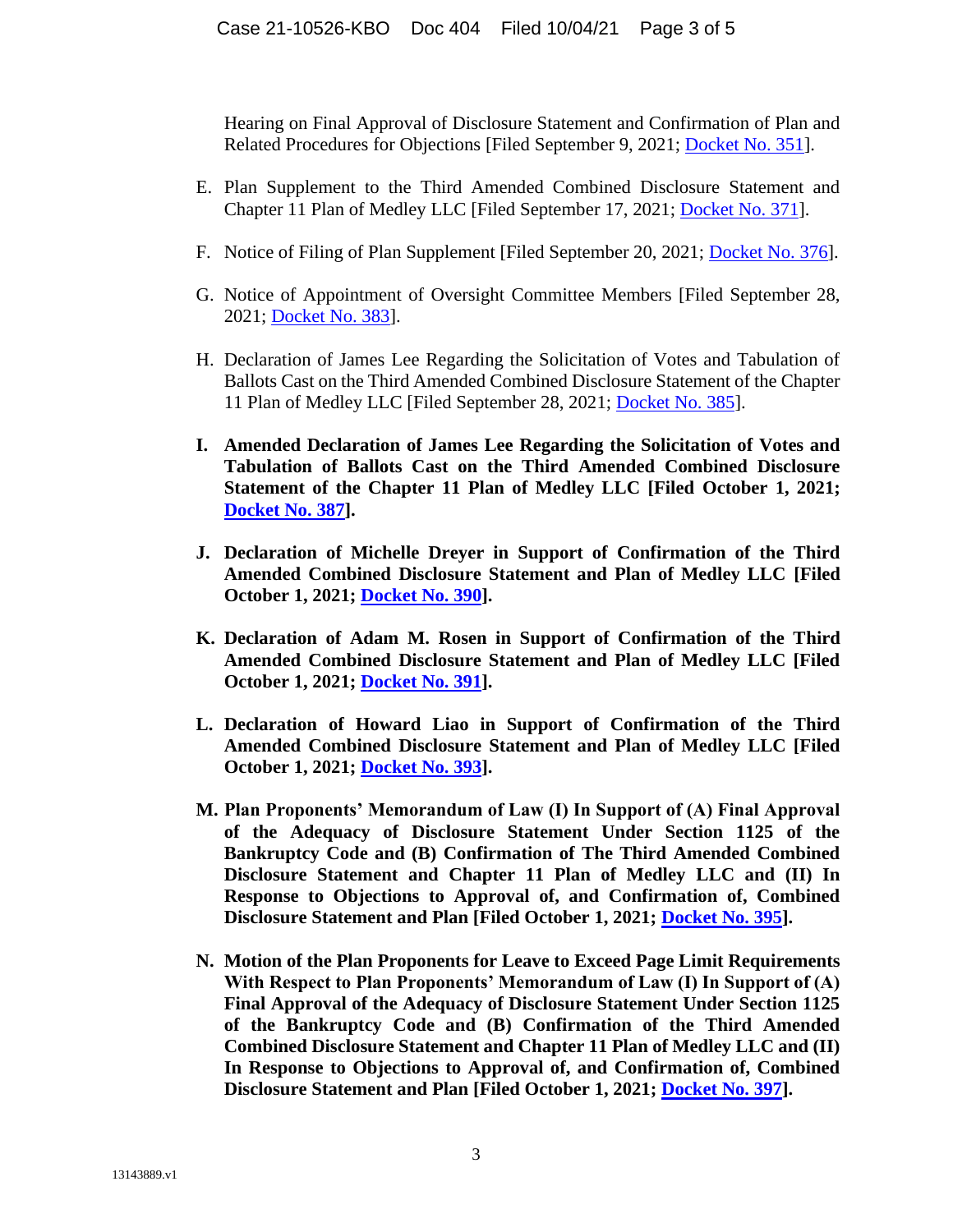- **O. Declaration of Stephen R. Byers Regarding Debtor's Third Amended Combined Plan and Disclosure Statement [Filed October 1, 2021; [Docket No.](https://ecf.deb.uscourts.gov/doc1/042020059092)  [398\]](https://ecf.deb.uscourts.gov/doc1/042020059092).**
- **P. Corrected Declaration of Adam M. Rosen in Support of Confirmation of the Third Amended Combined Disclosure Statement and Plan of Medley LLC [Filed October 3, 2021; [Docket No. 400\]](https://ecf.deb.uscourts.gov/doc1/042020059428).**
- **Q. Notice of Filing of Proposed Findings of Fact, Conclusions of Law, and Order (I) Approving the Adequacy of Disclosures on a Final Basis and (II) Confirming Third Amended Combined Disclosure Statement and Chapter 11 Plan of Medley LLC [Filed October 4, 2021; [Docket No. 401\]](https://ecf.deb.uscourts.gov/doc1/042020059900).**
- **R. Notice of Intent of Debtor to Offer Witness Testimony at the October 5, 2021 Hearing [Filed October 4, 2021; [Docket No. 403\]](https://ecf.deb.uscourts.gov/doc1/042020061054).**

Status: This matter is going forward.

**2. Motion of the U.S. Securities and Exchange Commission to File Under Seal (I) Objection of the U.S. Securities and Exchange Commission to Final Approval of the Adequacy of Disclosures in and Confirmation of the Combined Disclosure Statement and Plan and (II) Declaration in Support Thereof [Filed October 1, 2021; [Docket](https://ecf.deb.uscourts.gov/doc1/042020058641)  [No. 394\]](https://ecf.deb.uscourts.gov/doc1/042020058641).**

**Responses/Objections Deadline: At the hearing.**

**Responses/Objections Received: None at this time.**

**Related Documents:** 

- **A. [SEALED] Objection to Confirmation of Plan of the US Securities and Exchange Commission [Filed September 28, 2021; Docket No. 383].**
- **B. [SEALED] Declaration in Support of Objection of the US Securities and Exchange Commission to Confirmation [Filed September 28, 2021; Docket No. 384].**

**Status: This matter is going forward.** 

*[Signature Page to Follow]*